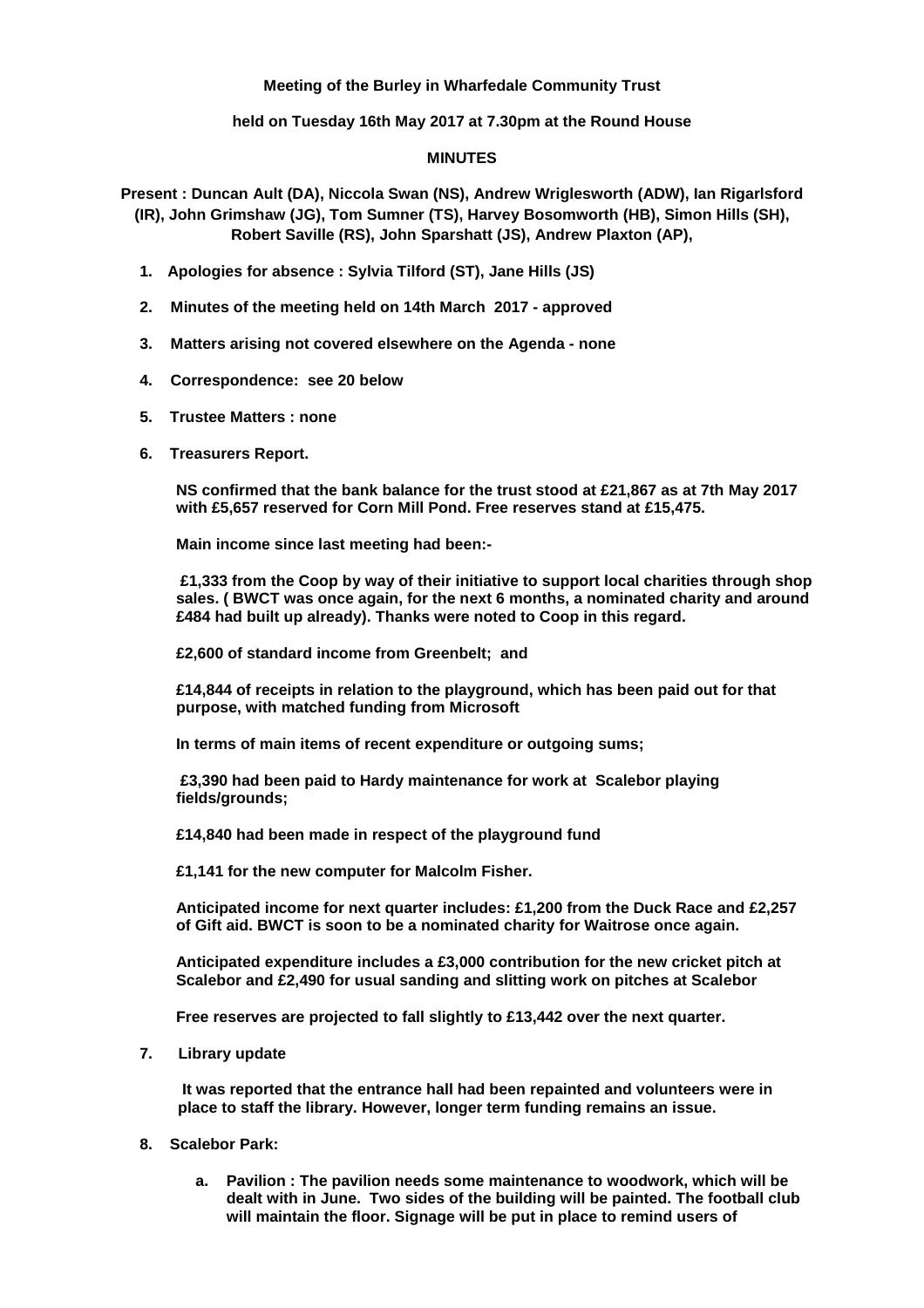**requirement to keep the building tidy and also to report faults (such as the tap in the disabled toilet which had recently broken). DA to organise.**

- **b. Grounds and Pitches: Sanding and slitting of the the football pitches had taken place. 100 lavender bushes to be planted. The area around the drive is to be quoted for. The cricket 'all weather' pitch is now being used. The areas where cricket is being played has had grass cut with the football areas deliberately left alone.**
- **c. Greenbelt and woodland: arrangements with Greenbelt continue to work well. BWCT was asked to quote for dealing with woodland but has refused this opportunity, which had now been taken by Chevin tree surgeons.**
- **9. Burley Playground update**

**Phase 1 of the work in terms laying the new surface has been completed, but ran over budget because of extra drainage work. Phase 2 which includes the installing of a zip wire (for which planning permission and also approval from Bradford City Council is needed) is being progressed. Another 10k of funding is needed, inter alia, to sort out an area for table tennis.**

**10. Marketing:**

 **A sub committee meeting attended by IR, RS and HB had taken place a month previously. Another meeting to discuss leaflets and posters is to take place shortly.**

 **The next newsletter will be in August, with BWCT membership to be promoted if necessary.**

 **Membership leaflets are to be distributed by hand again and volunteers will be needed. There are 12 rounds to complete.**

**11 Membership**

**Malcom Fisher (MF) attended this part of the meeting. MF is in effect to assist in relation to the new membership registration scheme for the next few months, which coincides with the implementation of a new automated system.**

**For some considerable time attempts were made to set up a suitable and affordable system with PayPal, but these have proved frustrating. A different organisation. - Membershipmojo - is to be trialled. The cost will be £60 for up to 500 members and £120 for 1,000 members. PayPal are still involved in the process and will charge small separate transaction fees.**

**An acknowledgement to joiners needs to be designed as a matter of urgency.**

**Unfortunately JG's database cannot be used due to new rules on data protection. So the process will need to be restarted. The two lists could then be compared. Manual applications for membership will still be possible.**

**Membership rates will be as last year; I.e. £12 for individuals, £18 for families (up to 6 members), £150 for life membership. Everyone will get a new membership number. Donations will also be accepted through the new system but only on joining or rejoining.**

**Those who join from start of February in a year will receive a full years membership from the following June. For example, joiners in January of a given year would have to renew the June immediately afterwards.**

**MF was thanked for all the work he had done and was doing to set all of this up.**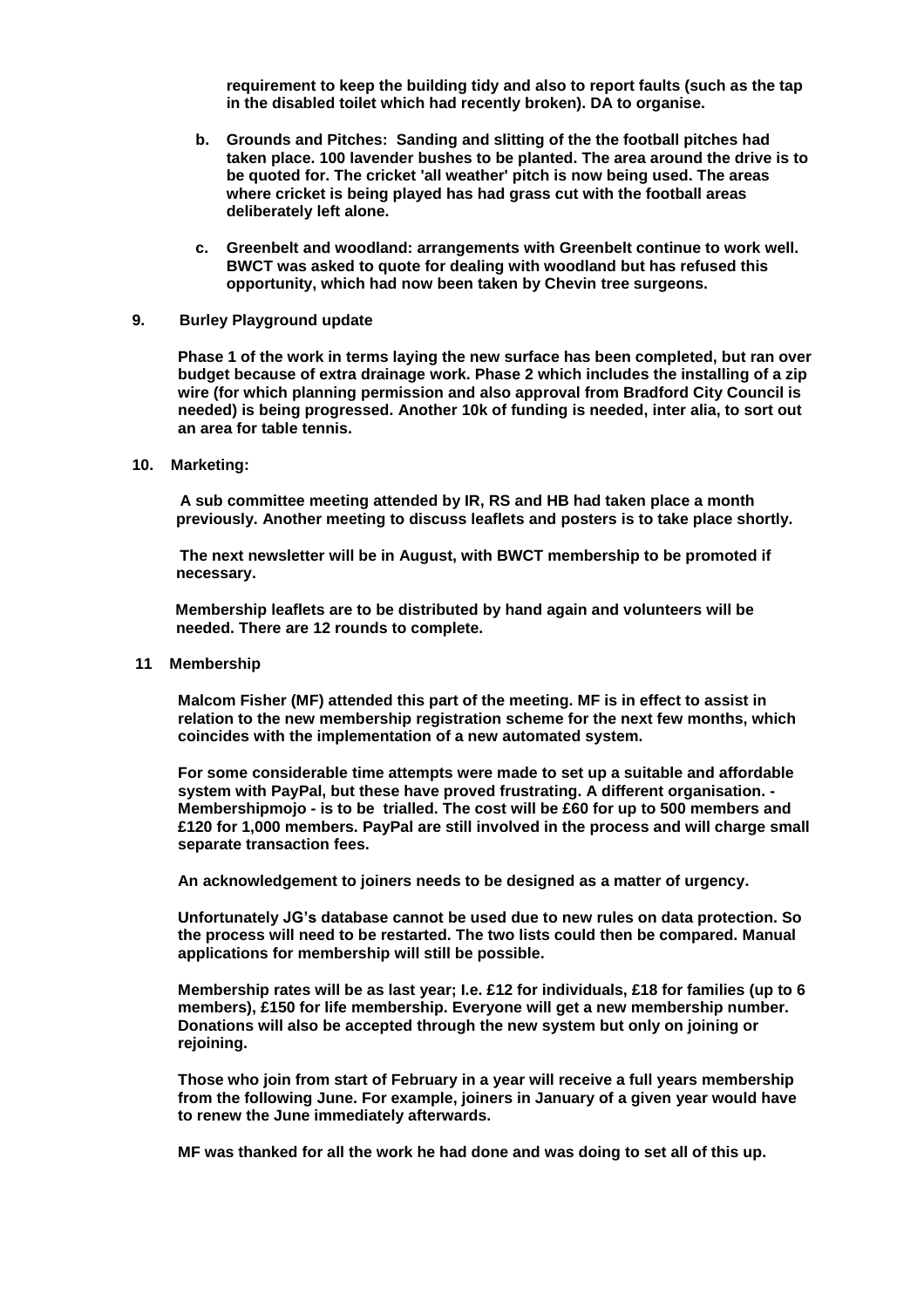## **12 Burley website and forum**

**The new membership system had been discussed.**

**It was acknowledged that BWCT needed its own web page (rather than being part of the village website as now)**

 **13 Christmas Lights:** 

**The switch on will take place on the 2nd of December.**

**TS mentioned that 10 circuit breakers were needed at a cost of £60 per unit. If this comes out of the usual budget it will reduce funds for repairs. The matter will be considered further.**

**BADCOT have expressed their frustration at the lack of financial support for event as a whole p from the Queens Head, Red Lion and Garibaldis. DA to discuss matter with these businesses.**

**14. Duck race**

**This is all organised for June 18th. Sold and unsold tickets need to be returned by the 16th of June. There are 3,000 tickets in all with half taken by BWCT and half by the Scouts.**

**IR will deal with the usual advert. NS will ensure the event is on Facebook.**

**The usual Teas in the park will take place. Steve Carruthers will open Cornmill pond.**

**The police have confirmed their presence on the A65 crossing.**

 **15. The Round House:**

**BPC now have a 50 year tenancy/lease at will from 1 April 2017. BPC is to undertake various structural/ external repairs to the masonry, fall pipes and guttering this year.**

**The Burley gardeners association have offered £1500 of work to improve surrounding areas if BWCT can match fund. DA to investigate proposals further. It was suggested that BPC might also be involved.**

 **16. Jubilee Garden/Pudding Tree Garden:** 

**The area has been remulched by the Burley gardeners who have done a very good job.**

**DA reported that the new 10 year lease is to be signed shortly.**

 **17. Hanging Baskets and Tubs:**

**These have all been ordered and will be installed by TS after the Duck Race.**

 **18. Fountain of Life**

**All work had been completed. TS mentioned he will pressure wash this soon.**

**20. Corn mill pond**

 **Nothing to report, other than that the area looked good in aerial shots during the ' Tour de Yorkshire'**